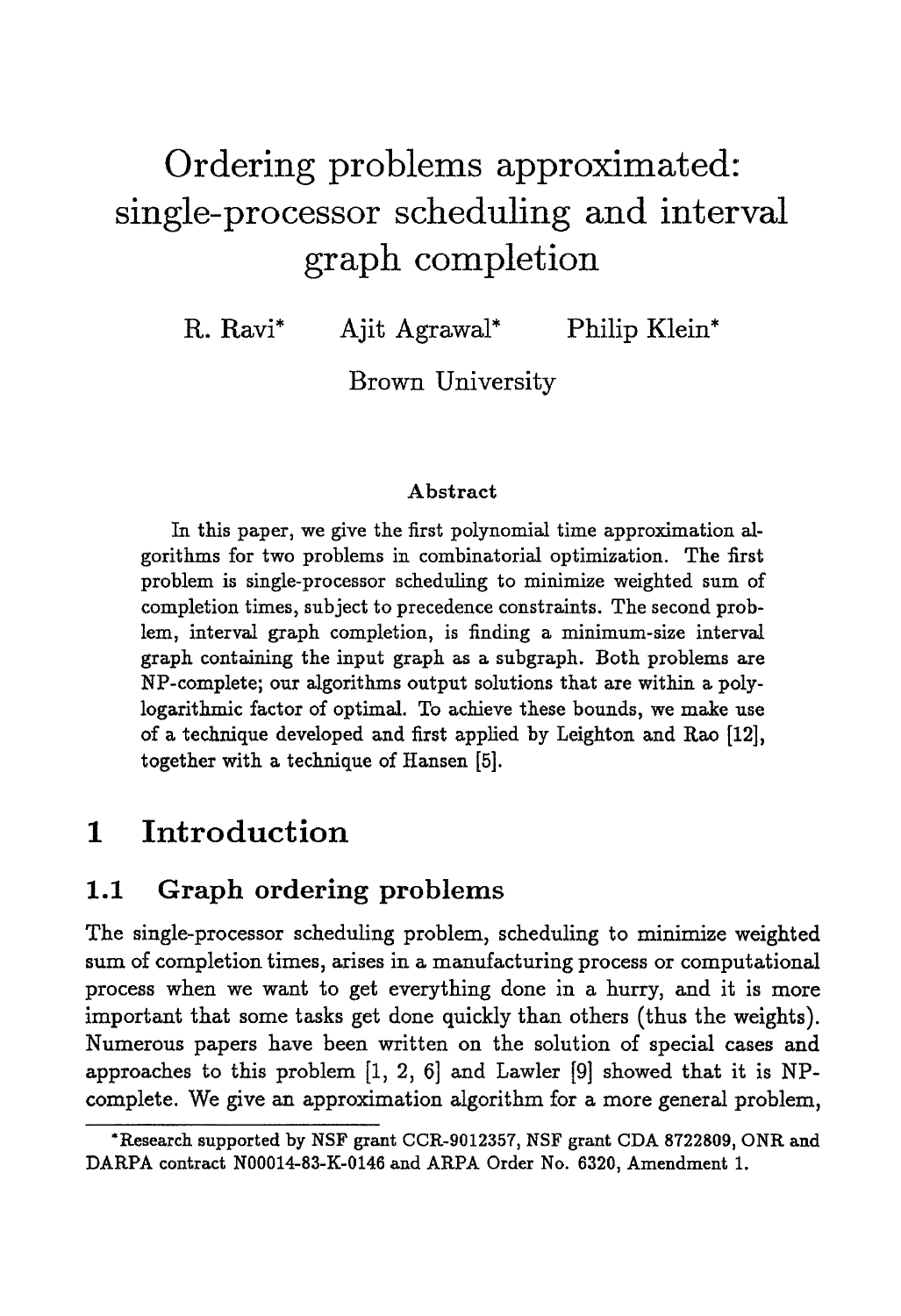in which the goal is to minimize the storage-time product for the process. This problem is intended to model a situation arising in manufacturing or computing in which storage is an expensive resource, and its use over time must be minimized.

The other problem we consider is that of finding a smallest interval graph that includes the input graph. This problem arises, e.g. in archeology [7] in finding a consistent chronological model for tool use while making as few assumptions as possible. Unfortunately, the interval graph completion problem is NP-complete [3]. Moreover, no algorithm is known for approximately minimizing the number of edges whose addition yields an interval graph. As a first step towards finding such an algorithm, we have developed an algorithm that approximately minimizes (to within a log-squared factor) the number of edges in the completed graph.

## **1.2 Techniques**

Both of the problems we consider are closely related to the problem of finding an optimal linear arrangement. This is the problem of ordering a graph's nodes from 1 to n so as to minimize the sum over all edges  $\{v, w\}$  of the number of nodes between  $v$  and  $w$ . Optimal linear arrangement was shown to be NP-complete by Garey, Johnson, and Stockmeyer [4]. Hansen has shown [5] how to approximately solve a more general problem, embedding the node-set of a graph in a d-dimensionaI grid so as to approximately minimize the weighted sum of edge-distances. He obtains this result by proving a lower bound on the cost of the best embedding in terms of the minimum size of a separator in the graph. He then combines this with a recently developed algorithm of Leighton and Rao [12] for finding an approximately minimum balanced separator. This paper consists in further applying these two techniques.

## **2 Separators in Graphs**

In this section, we define the notion of a separator which we use in this paper. The basic idea is to remove nodes or edges in order to split a graph into pieces, each of which is "small" with respect to the original graph in that its node weight--the sum of the weights of its nodes--is at most a fraction of the node weight of the original graph. Let  $G$  be a graph with node weights. If G is undirected, we define a b-bounded *node separator* of G to be a set of nodes of  $G$  whose removal separates  $G$  into pieces, where the node weight of each piece is at most a fraction  $b$  of the total node weight of  $G$ . The cost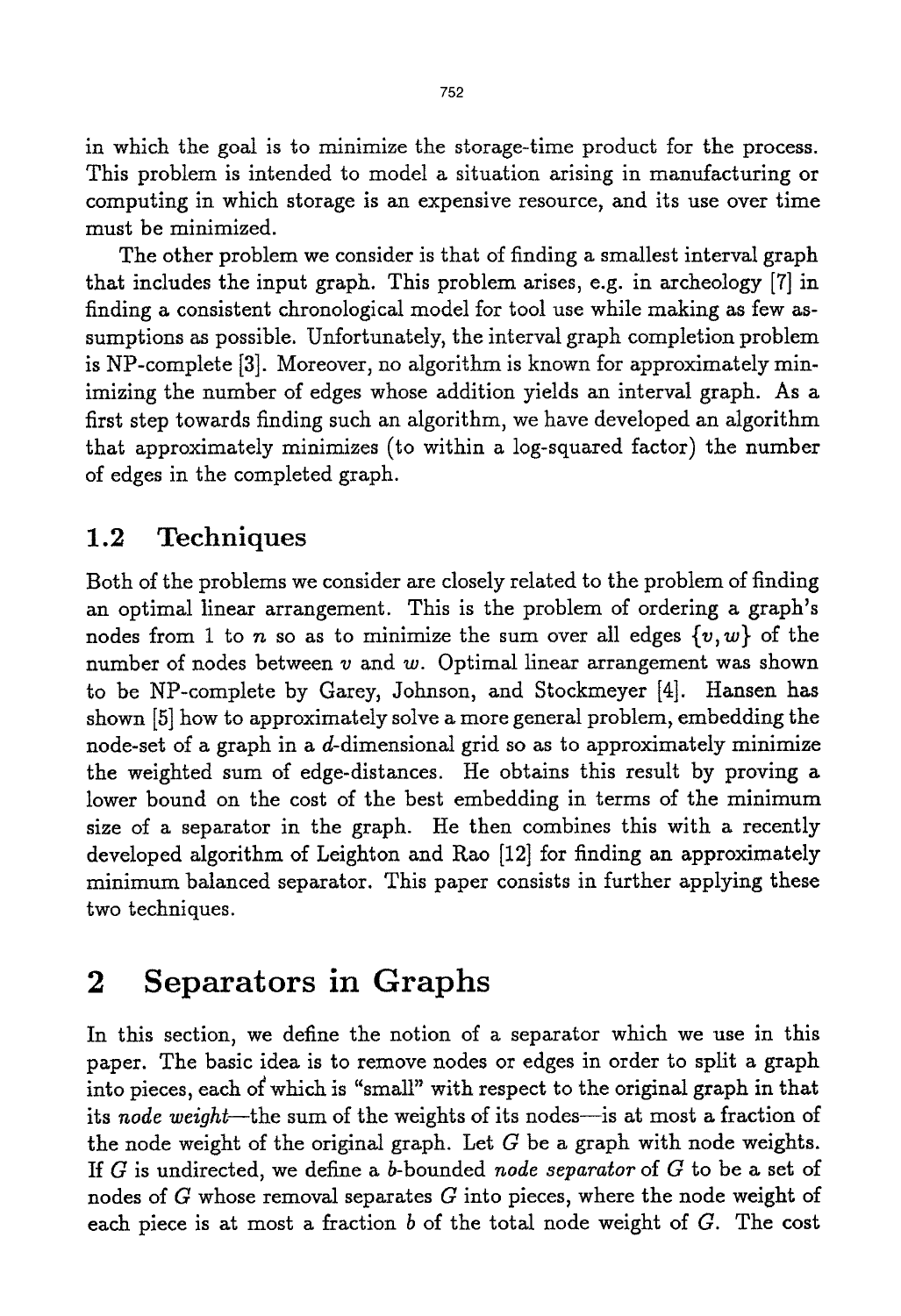of the separator is the total weight of the removed nodes. A method for finding small node separators<sup>1</sup> follows from the work of Leighton and Rao. The following lemma, which is due to Leighton, Makedon, and Tragoudas [11], is used in our algorithm for interval graph completion.

**Lemma 2.1** *There is a polynomial-time algorithm to find a*  $\frac{3}{4}$ -bounded nodeseparator with cost within a  $O(\log n)$  factor of the optimal  $\frac{2}{3}$ -bounded node*separator.* 

For a directed acyclic graph G, we define a *DAG edge-separator* to be a partition of the nodes into two sets,  $A$  and  $B$ , such that all edges between  $A$ and  $B$  go from  $A$  to  $B$ . The cost of the separator is the total weight of edges from A to B. The separator is said to be *b-balanced* if A and B each have node weight at least a fraction  $b$  of  $G$ 's node weight. We show a reduction from finding a small separator of this form to finding a small separator of another form, defined by Leighton and Rao. Our reduction is closely related to one we presented in a recent paper [8].

**Definition** [12]: For a strongly connected graph G', the *edge separator* determined by a three-way node partition  $(S, T, \overline{S \cup T})$  is the set of edges that leave S or enter T. The cost of the separator is defined to be the sum of the weights of the edges comprising it. Such a partition is said to be b*balanced* if the node weight of  $S \cup T$  and the node weight of  $\overline{S \cup T}$  are each at least a fraction b of the total node weight of  $G'$ .

Leighton and Rao prove the following lemma.

Lemma 2.2 *There is a polynomial-time algorithm to find a*  $\frac{1}{4}$ -balanced edge*separator with cost within a 0* (log *n) factor of cost of the minimum-cost 1-balanced edge-separator.* 

We now derive from Lemma 2.2 a result about finding edge-separators in DAGs.

Lemma 2.3 *Given a DAG G with weights on the nodes and edges, we can find a*  $\frac{1}{8}$ -balanced DAG edge-separator of G whose cost is within a factor of  $O(\log n)$  of the minimum-cost  $\frac{1}{3}$ -balanced DAG edge-separator of G where n *is the total number of nodes in G.* 

**Proof:** We transform the DAG  $G$  to a strongly connected graph  $G'$  as follows. The nodes of  $G'$  are the same as the nodes of  $G$ . An edge  $(u, v)$  in  $G$  of weight w is replaced in  $G'$  by a pair of edges, an *original* edge  $(u, v)$  of weight w and a

**<sup>1</sup>Here and henceforth, a "small" separator is one whose size is nearly minimum.**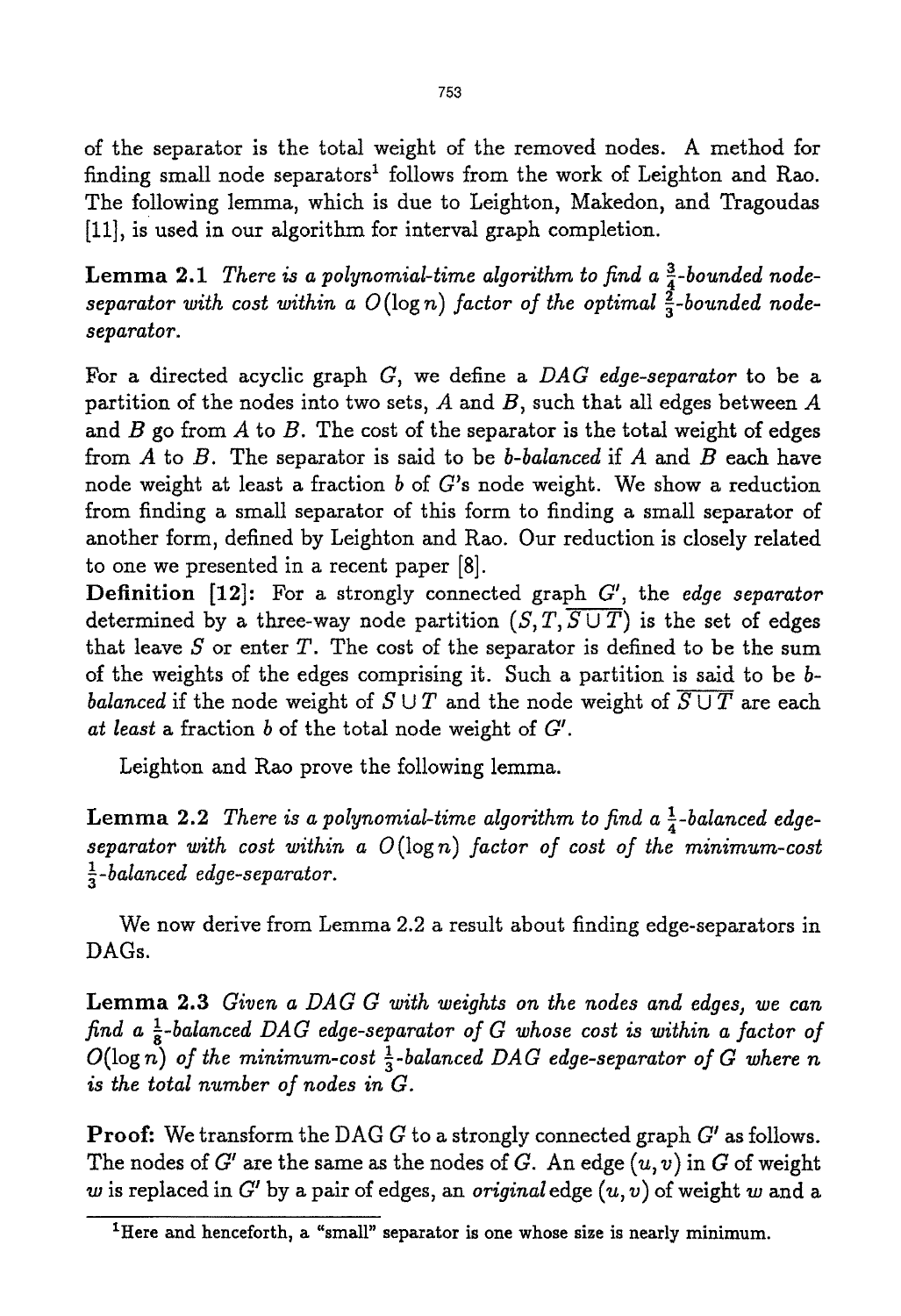

Figure 1: Augmentation of the DAG  $G$  to a strongly connected graph  $G'$  by adding a reverse edge of infinite cost for every original edge  $(u, v)$  of cost w in G.



Figure 2: The augmented graph  $G'$  is separated by the algorithm of Leighton and Rao [12] into three pieces  $S, T$  and  $\overline{S \cup T}$ , where the edges of the separator are those leaving  $S$  or entering  $T$  as shown above. Since both pieces  $S \cup T$  and  $\overline{S \cup T}$  are  $\frac{1}{4}$ -balanced, assuming that S has more weight than T, then the partition A and B is  $\frac{1}{8}$ -balanced and forms a DAG separator of G.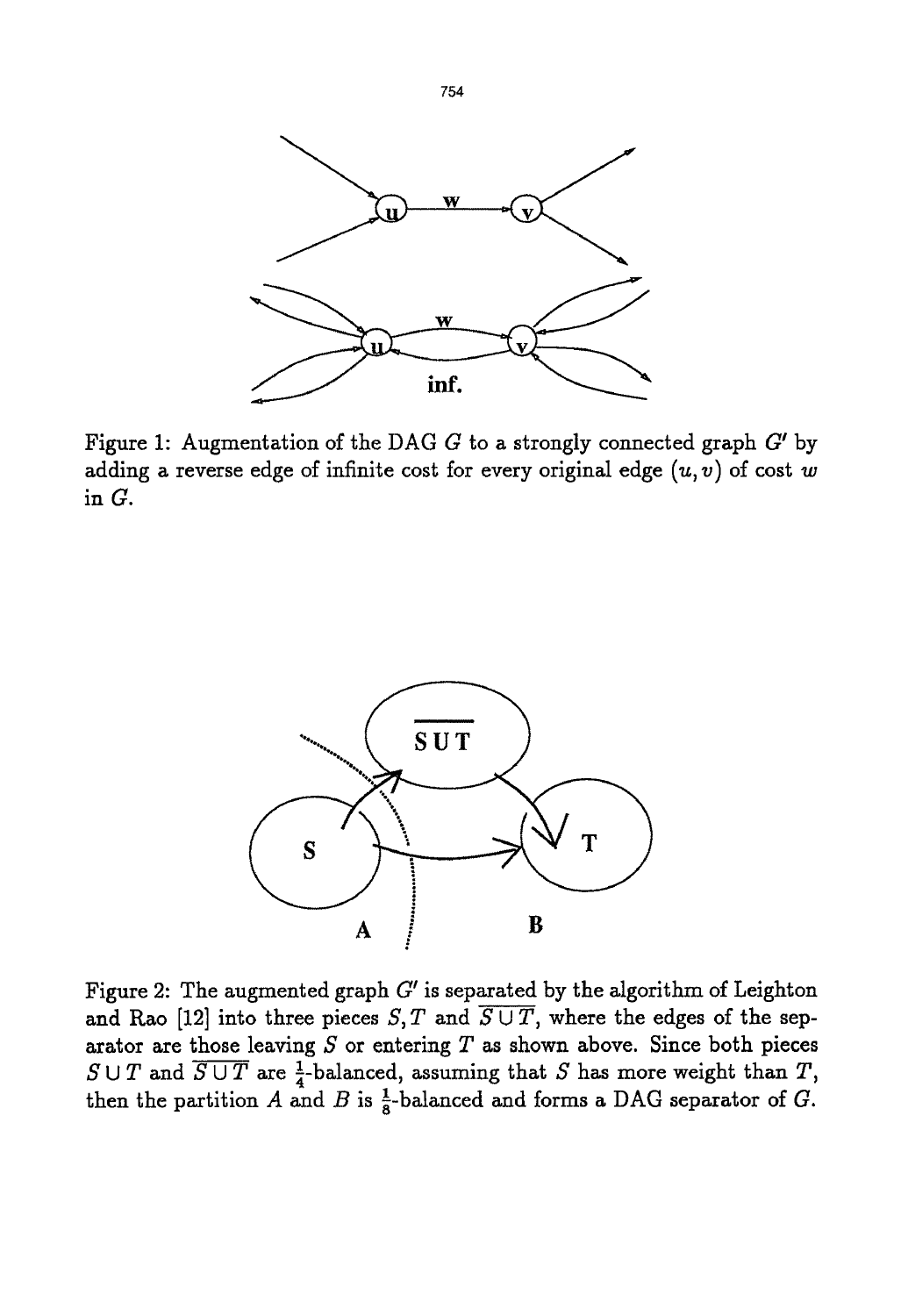*reverse* edge  $(v, u)$  of infinite weight (see Fig. 1). We now find an approximate <sup>1</sup>/<sub>4</sub>-balanced edge-separator  $(S, T, \overline{S \cup T})$  in G' using the algorithm of Lemma 2.2. Note that no reverse edges can be in this separator since they have infinite weight. Hence, the edges in the separator are all original edges (Fig. 2). Without loss of generality, suppose S has at least as much node weight as T. Hence, its weight is at least a fraction 1/8 of the total node weight of G. In this case, we choose A to be S, and B to be  $T \cup (\overline{S \cup T})$ . Then the partition  $(A, B)$  in the original graph G is a  $\frac{1}{8}$ -balanced directed edge separator. The cost of the directed edge separator in  $G$  is the same as the cost of the  $\frac{1}{4}$ -balanced edge-separator in G', which in turn is at most  $O(\log n)$ times the minimum cost of a  $\frac{1}{3}$ -balanced edge-separator in G. It remains only to point out that for any  $\frac{1}{3}$ -balanced DAG edge-separator  $(A, B)$  in G, there corresponds a  $\frac{1}{3}$ -balanced edge-separator in G, namely  $(A, \emptyset, B)$ .  $\Box$ 

## **3 Approximating scheduling problems**

In this section, we present approximation algorithms for two single-processor scheduling problems. The performance bounds are polylogarithmic in the total weight of the input graph. We define each of these problems and present the approximation algorithms below.

### **3.1 Minimizing storage-time**

Let  $G = (V, E)$  be a DAG. The nodes represent tasks to be scheduled on a single processor. The time required to execute the task  $t$  is denoted by  $\ell(t)$ . Each edge  $e = (u, v)$  has a weight  $w(e)$  associated with it. This weight represents the number of units of storage required to save the intermediate results generated by task u until they are consumed at task v. Let  $\tau =$  $v_1, \ldots, v_n$  be a topological ordering of G. We denote the storage-time cost for this ordering by  $C_{\tau}$ . We define  $C_{\tau}$  as  $C_{\tau} = \sum_{\text{all edges } \epsilon} s(e)w(e)$  where  $s(e)$  for an edge  $e = (v_i, v_j)$  is exactly the sum of the execution times of all tasks ordered between tasks  $v_i$  and  $v_j$ , inclusive. In other words,  $s(e)$  =  $\sum_{k=i}^{j} \ell(v_k)$  The problem is to find the topological ordering  $\tau_{opt}$  that minimizes the storage-time cost over all orderings. When  $w(e)$  equals 1 for all edges  $e$ , then this problem reduces to the NP-complete problem of directed optimal linear arrangement [3]. We call *s(e)* and *s(e)w(e)* respectively the *stretch*  and the *weighted stretch* of the edge e. The main result of this section is as follows.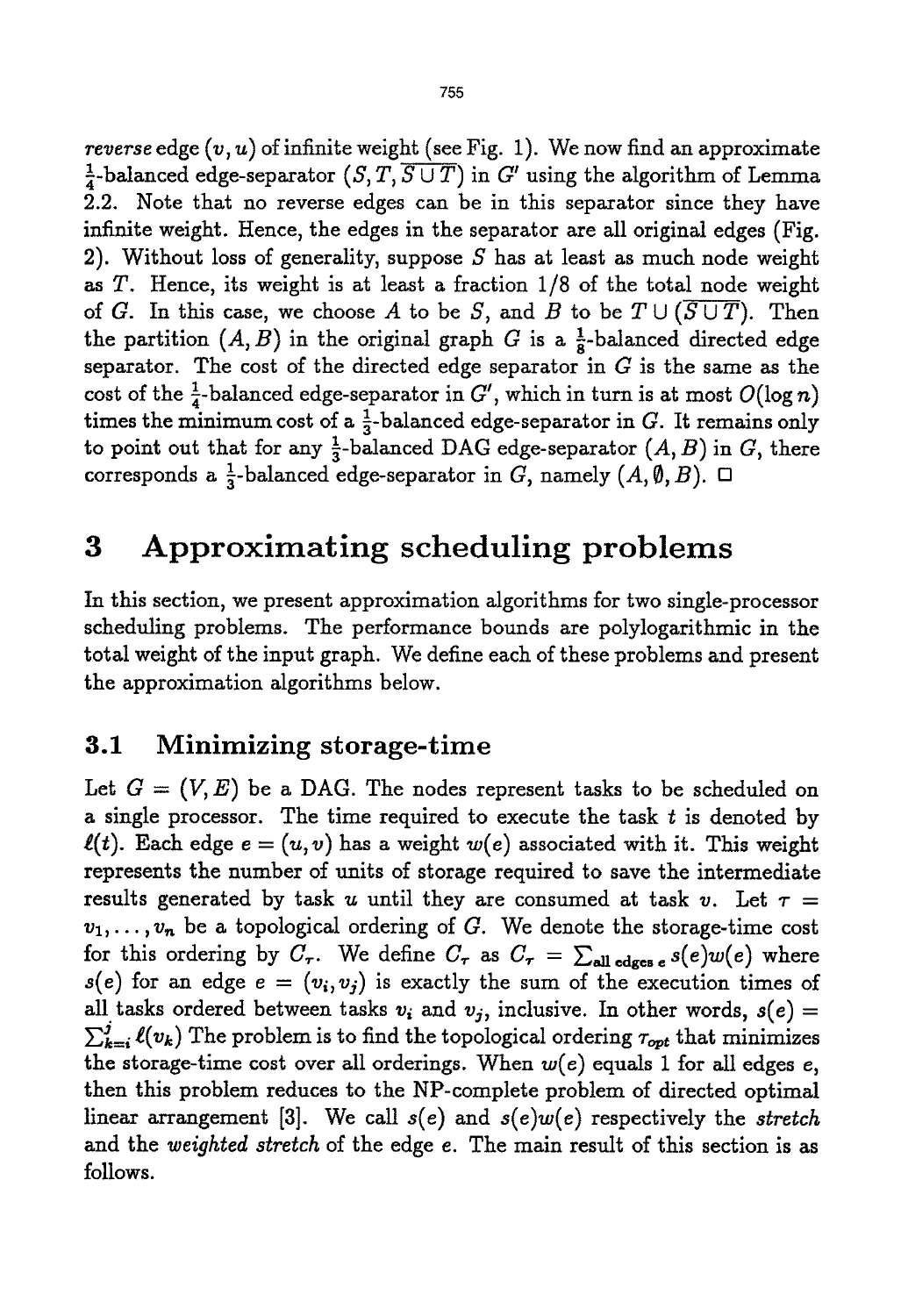Theorem 3.1 *There is a polynomial-time algorithm to minimize the total storage-time cost to within a factor of* O(log n log *L), where L is the sum of execution times, and n is the number of nodes.* 

#### **3.1.1 A lower bound**

We first derive a lower bound for the cost of a topological ordering using a technique analogous to that of Hansen[5]. Consider a topologicaJ ordering  $\tau = v_1,\ldots, v_n.$  We define the cut  $S_i$  to be the set of edges going from nodes  $v_1$  through  $v_i$  to the rest of the nodes. We define the cost  $C^*$  of this cut to be the sum of the edge weights of all the edges in the cut, multiplied by the weight of the vertex  $v_i$ . We use the following observation to obtain the lower bound on the cost of the minimum storage-time schedule.

Observation 3.1 *For any topological ordering r, the sum of the weighted*  stretches of all the edges, and hence the storage-time cost of  $\tau$ , is at least  $\sum_{i=1}^n C^i$ .

**Lemma** 3.1 *For a computation DAG G with total completion time L such that the length of each task is at most L/6, the optimal storage-time cost is at least*  $\Omega(LB)$  where B is the weight of the minimum  $\frac{1}{3}$ -balanced DAG *edge-separator of G.* 

**Proof:** Consider the topological ordering  $\tau_{opt}$  that minimizes the storagetime product in G. Let i be the minimum index such that  $\sum_{m=1}^{i-1} \ell(v_m)$  is at least  $\frac{1}{3}$  of L, and let j be the maximum index such that  $\sum_{m=i}^{n} \ell(v_m)$  is at least  $\frac{1}{3}$  of L. For any k between i and  $j-1$  inclusive, the cut  $S_k$  is a  $\frac{1}{3}$ -balanced DAG edge-separator, and hence has weight at least  $B$ , where  $B$  is the weight of the minimum  $\frac{1}{3}$ -balanced DAG edge-separator. Since we assumed that each node has weight at most  $L/6$ , it follows that  $\sum_{k=i}^{n} \ell(v_k) \leq L/3 + L/6$ , SO

$$
C_{opt} \geq \sum_{k=1}^n C^k \ell(v_k) \geq B \sum_{k=i}^{j-1} \ell(v_k) \geq BL/6
$$

 $\Box$ 

Now, let  $v$  be any node in  $G$ , let  $P$  be the set of ancestors of  $v$  (nodes that can reach v), and let Q be the set of descendents of v. Let  $G_v$  be the graph obtained from  $G$  by deleting  $v$ , contracting  $P$  to a single node  $p$ , and contracting  $Q$  to a single node  $q$ . We find a minimum DAG edge-separator  $(\hat{A}, \hat{B})$  where  $p \in \hat{A}$  and  $q \in \hat{B}$ . Such a separator can be found using a min-cut computation in  $G_{v}$ . Let A be the set of nodes of G in  $\hat{A}$ , together with P, and let B be the set of nodes of G in  $\ddot{B}$ , together with Q. We call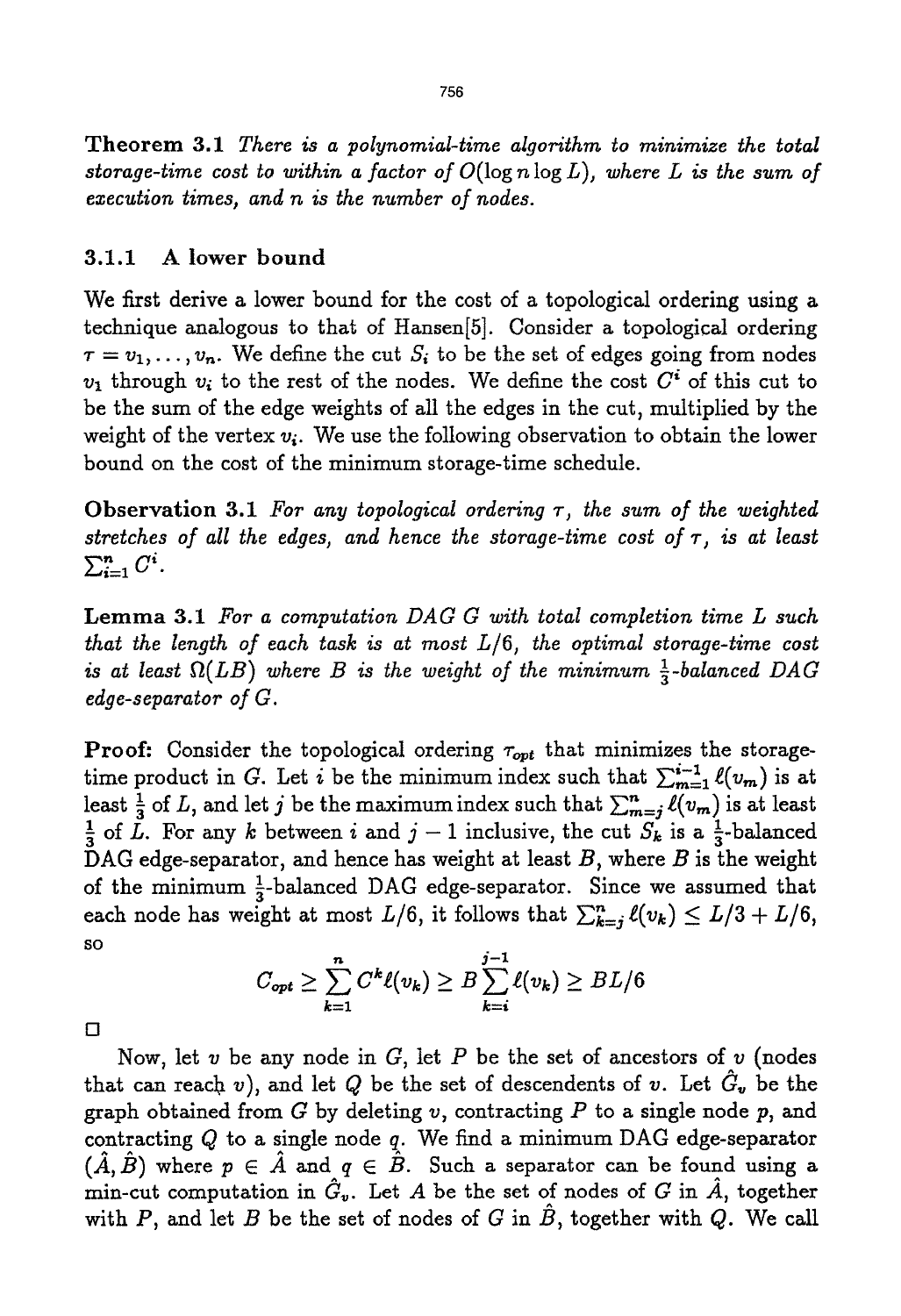

Figure 3: H there is a node of weight more than a sixth of the total node weight in the graph G, then we partition the nodes of  $G - \{v\}$  into pieces  $P, Q$  and I that are respectively before, after, and incomparable to  $v$  in the partial order represented by the DAG  $G$ . We then contract  $P$  and  $Q$  to single nodes  $p$  and  $q$  respectively and find a minimum weighted DAG edgeseparator  $(\hat{A}, \hat{B})$  of weight M in  $\hat{G}_v$ . We use M<sub>i</sub> and M<sub>o</sub> to denote the weights of the incoming and outgoing edges of  $v$  respectively. We can then derive a minimum v-DAG edge-separator  $(A, B)$ . Namely, we let A equal  $\hat{A} \cup P - \{p\}$ and B equal  $\hat{B} \cup Q - \{q\}.$ 

 $(A, B)$  the *minimum v-DAG edge-separator.* Intuitively,  $(A, B)$  is a DAG edge-separator in  $G - \{v\}$ . In the next lemma, we give a simple lower bound on the storage-time cost of  $G$ . This lower bound is particularly useful in the case where there is a node of large weight. The lemma is illustrated in Fig. 3.

**Lemma 3.2** Let M be the minimum v-DAG edge-separator in  $\tilde{G}_v$ . Let  $M_i$ *and Mo be the total weight of the incoming edges and outgoing edges of v, respectively. Then*  $(M + M_i + M_o)$  times the weight of v is a lower bound on *the storage-time cost of G.* 

#### 3.1.2 The **algorithm**

We now give the algorithm for finding a topological ordering of a DAG G that approximately minimizes the storage-time cost. The algorithm is as follows. If  $G$  consists of a single node, the algorithm is trivial. Otherwise, we proceed recursively as follows.

If every node is of weight at most a factor  $\frac{1}{6}$  of the total node weight of the graph *L*, then we find an approximately minimum  $\frac{1}{8}$ -balanced DAG edgeseparator *(A, B)* in G as outlined in Lemma 2.3. The topological ordering of G consists of the nodes of *A,* recursively ordered, followed by those in *B,* also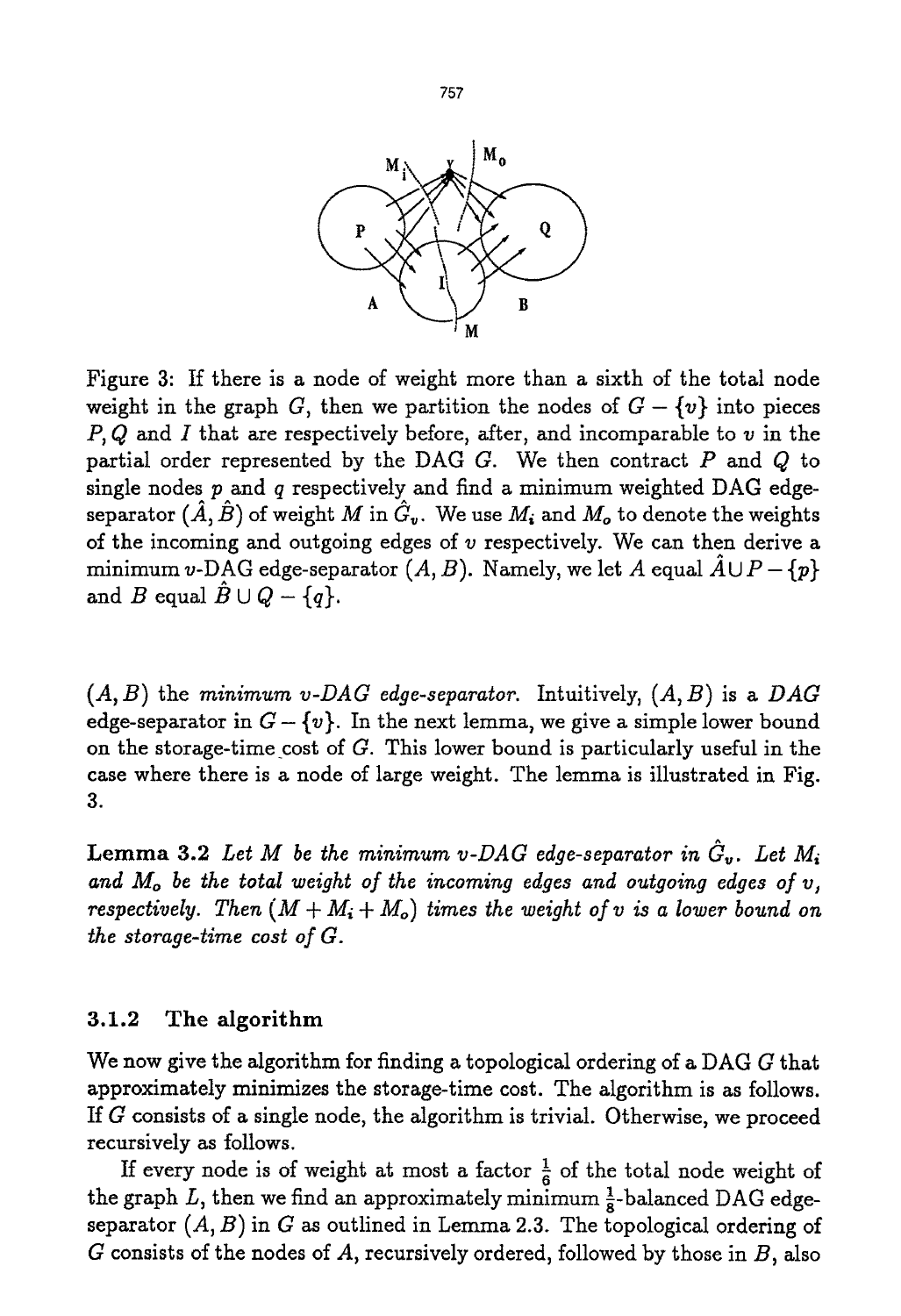recursively ordered. If there is a vertex  $v$  in  $G$  of weight greater than  $L/6$ , then we make use of Lemma 3.2 and find a minimum v-DAG edge-separator  $(A, B)$ . The topological ordering of G consists of the recursive topological ordering of A, the node *v,* and the recursive topological ordering of B.

#### 3.1.3 Performance Guarantee

Let us introduce some notation for convenience. We define a stage of the algorithm as follows. Let  $G_1, \ldots, G_k$  be the subgraphs of G at the beginning of stage i. At the first stage there is only one such graph and that is  $G$ itself. The subgraphs at the beginning of the stage  $i + 1$  are the subgraphs  $A_1, B_1, A_2, B_2, \ldots, A_k, B_k$ , where  $A_j$  and  $B_j$  are the graphs found by decomposing  $G_i$  for recursively ordering its nodes. For each such graph  $G_j$ , some of its edges are removed during the decomposition. These edges go between the node sets  $A_j$  and  $B_j$  if  $G_j$  has no large weight node. If  $G_j$  has a large weight node v, then the edges either go between the node sets  $A_j$  and  $B_j$ , between the nodes in  $A_j$  and the node v, or between the node v and the nodes in  $B_j$ .

Observation 3.2 *Each edge in G is removed once and exactly once by the algorithm.* 

Lemma 3.3 *The sum of the weighted stretches of the edges removed at a stage is at most*  $O(C_{\tau_{opt}} \log n)$ , where  $C_{\tau_{opt}}$  is the storage time product for the *optimal topological ordering ropt, and n is the number of nodes in the graph.* 

**Proof.** Let  $G_1, \ldots, G_k$  be the subgraphs at stage i. Consider a subgraph  $G_j$ with node weight  $L_i$ .

If  $G_j$  does not have a high-weight node, then by lemma 3.1 the optimal storage time product  $C_{opt}^j$  for ordering its nodes is at least  $B_jL_j/6$ , where  $B_j$ is the weight of the minimum  $\frac{1}{2}$ -balanced edge separator of  $G_j$ . By lemma 2.3, the weight of the edges removed from  $G_j$  is at most  $cB_j \log n_j$ , where  $n_j$  is the number of nodes in  $G_i$ , and c is the constant for the separator algorithm. Hence the sum of their stretches in the ordering given by the algorithm can be at most  $cL_jB_j\log n_j$ , and hence at most  $6cC_{opt}^j\log n$ .

Now suppose  $G_j$  has a node of weight at least  $\frac{L_j}{6}$ . In this case, we use Lemma 3.2, which is illustrated in Fig. 3. By Lemma 3.2,  $C_{opt}^j$  is at least  $(M_i + M_o + M)_{\widehat{6}}^{L_i}$ . The sum of the weighted stretches of the edges removed from  $G_j$  is at most  $(M_i + M_o + M)L_j$  and hence is at most  $6C_{opt}^j$ .

Since  $\sum_{j=1}^{k} C_{opt}^{j}$  is at most  $C_{\tau_{opt}}$ , it follows that the sum of stretches of the edges removed at a stage is at most O  $(C_{\tau_{opt}} \log n)$ .  $\Box$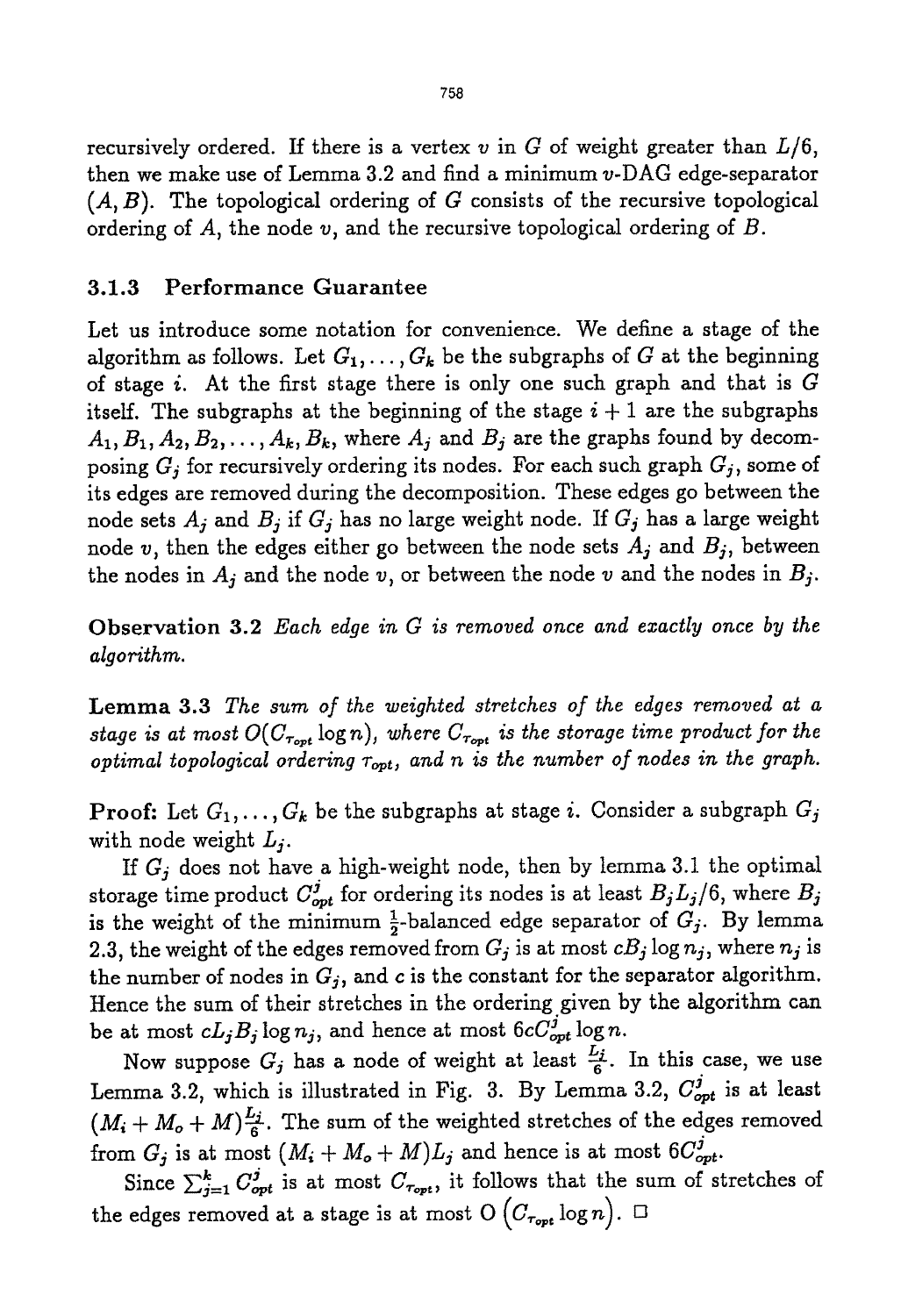Since the node weights of each of the subgraphs at stage *i* is at most  $(\frac{7}{8})^iL$ , where L is the sum of the execution times of the tasks in *G,* it follows that the number of stages in the above algorithm is  $O(log L)$ . Thus, Theorem 3.1 follows from Lemma 3.3.

### **3.2 Minimizing weighted completion time**

We describe the problem of minimizing the weighted completion time of a DAG G. The nodes of G represent tasks. The execution time for the task  $t$  is denoted by  $l(t)$ , and the weight of the task is denoted by  $w(t)$ . For an ordering  $\tau = \{v_1, \ldots, v_n\}$ , the weighted completion time is given by  $\sum_{i=1}^n w(v_i)\sigma(v_i)$ , where  $\sigma(v_k)$  denotes the time at which the task for the node  $v_k$  is completed in the given ordering. We assume that the execution of the first task begins at time 0, so  $\sigma(v_k)$  is given by  $\sum_{i=1}^k l(v_i)$ . The objective is to find a topological ordering of G such that the weighted completion time is minimum over all such orderings. The problem is known to be NP-complete [3].

We reduce the above problem to an instance of minimizing the storagetime product. From the given DAG G representing the computation, we build an augmented DAG G' as follows. We add a new node s to G and add directed edges from  $s$  to each of the vertices of  $G$ . We then assign weights to the nodes and edges of  $G'$  as follows. Each original node  $v$ , is allotted a weight equal to its execution time  $l(v)$ . The added node s is assigned weight 0. All the original edges of  $G$  are weighted 0. For every node  $t$ , the added edge  $(s, t)$  is assigned weight  $w(t)$ . It can easily be checked that the value of the storage-time product for any ordering of  $G'$  is exactly the value of the weighted completion time of  $G$  for the same ordering of the nodes as in  $G' - \{s\}$ . This implies that approximating the minimum storage-time product for  $G'$  yields an approximation for the weighted completion time for G with the same performance guarantee. Using the results of the previous section, we can prove the following theorem.

Theorem 3.2 *There is a polynomial-time algorithm to minimize the weighted sum of completion times to within a factor of*  $O(\log n \log L)$ , where L is the *sum of execution times~ and n is the number of nodes.* 

## **4 Interval Graph Completion**

The interval graph completion problem consists in finding a smallest interval graph that contains the input graph as a subgraph, and has the same nodes as the input graph. An interval graph is a graph whose vertices can be mapped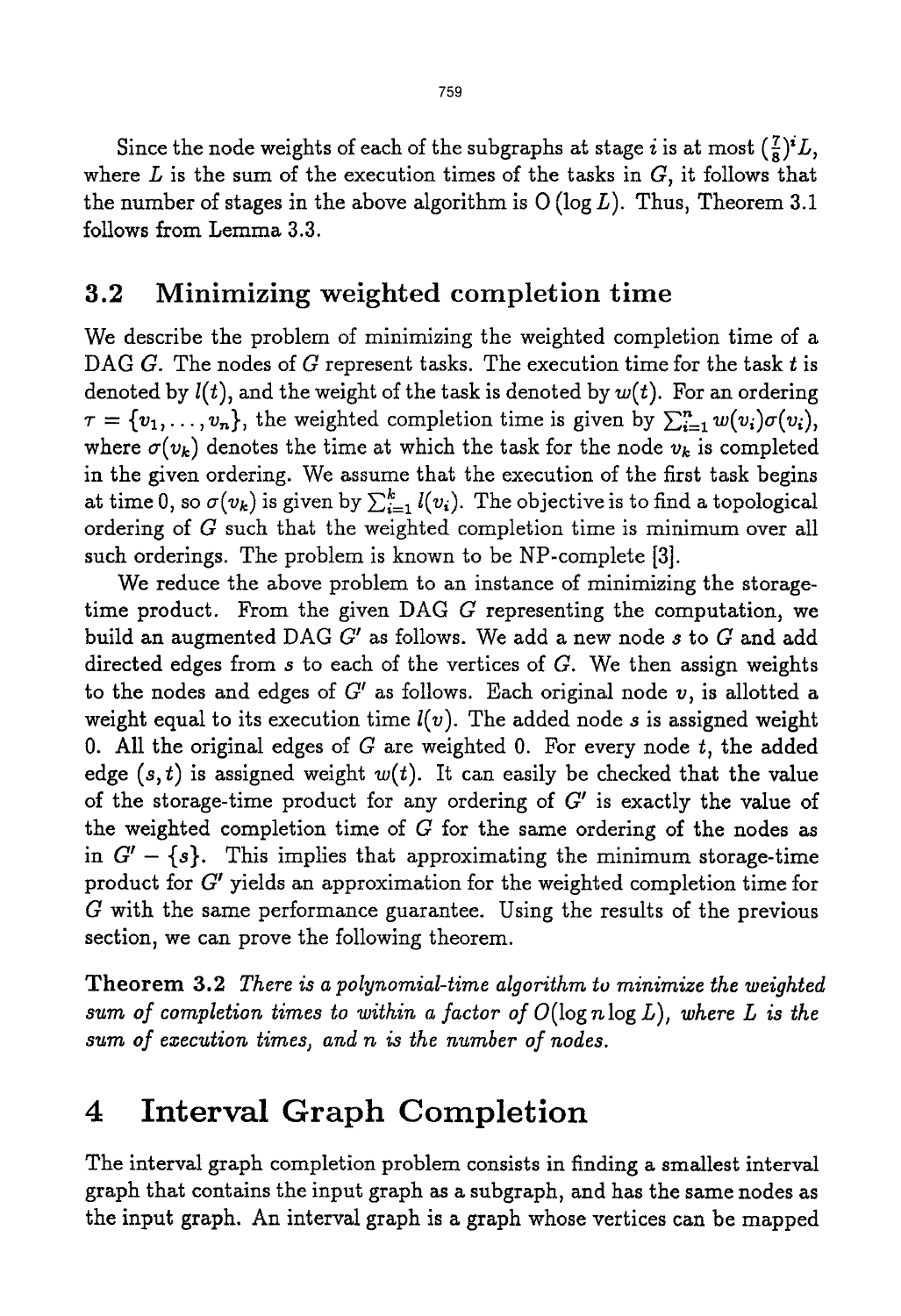to distinct intervals in the real line such that two vertices in the graph have an edge between them iff their corresponding intervals overlap.

Fact 4.1 *[13] There exists an ordering of the nodes in any interval graph such that if a node u with number i has an edge to a node v with number j, for i less than j, then every node with number between i and j has an edge to v.* 

We shall refer to such an ordering as the "interval graph ordering." An ordering of the nodes of the input graph induces an interval graph containing the input graph as a subgraph, namely the graph obtained by adding edges as needed until the condition of 4.1 holds. This augmentation can be done in time proportional to the number of edges in the augmented graph. Our algorithm for interval graph completion will output an ordering such that the total number of edges in the augmented graph is small with respect to the optimum. Let G be the input graph, and let  $G_{opt}$  be a smallest graph containing  $G$ . We shall start by giving a lower bound for the number of edges in  $G_{opt}$ . We then present an ordering of the nodes of G such that the number of edges in its augmented interval graph is no more than a polylog factor of the number of edges in  $G_{opt}$ .

### **4.1 Lower Bound**

We again use the technique of Hansen to get a lower bound on the size of the minimum interval graph.

**Lemma 4.1** *If B is the size of the optimal*  $\frac{2}{3}$ -bounded node-separator for G, *then*  $G_{opt}$  has  $\Omega$  (Bn) edges.

**Proof:** Let interval graph ordering of  $G_{opt}$  be  $\tau = v_1, \ldots, v_n$ . For each i, consider the set of nodes  $V_i = \{v_1, \ldots, v_i\}$ . Let the set of neighbors of  $V_i$  not in  $V_i$  be  $N_i$ , and suppose it has size  $C_i$ . For i between  $n/3$  and  $2n/3$ , each of the node sets  $N_i$  is a  $\frac{2}{3}$ -bounded node-separator and hence  $C_i$  must be at least  $B$  for each such cut. Moreover, every node in  $N_i$  is adjacent to some node in  $V_i$ . Hence by fact 4.1 it follows that the node  $v_i$  must have edges in  $G_{opt}$  to each of the nodes in  $N_i$ . Thus the total number of edges in  $G_{opt}$  must be at least  $\sum_{i=1}^n C_i$  which is at least  $\sum_{i=\frac{n}{2}}^{\frac{2n}{3}} C_i$  and hence at least *Bn/3.*  $\Box$ 

### **4.2 Algorithm**

We now give the algorithm for ordering the nodes of G. If G consists of at most two nodes, we use any ordering. Otherwise, we find a  $\frac{3}{4}$ -bounded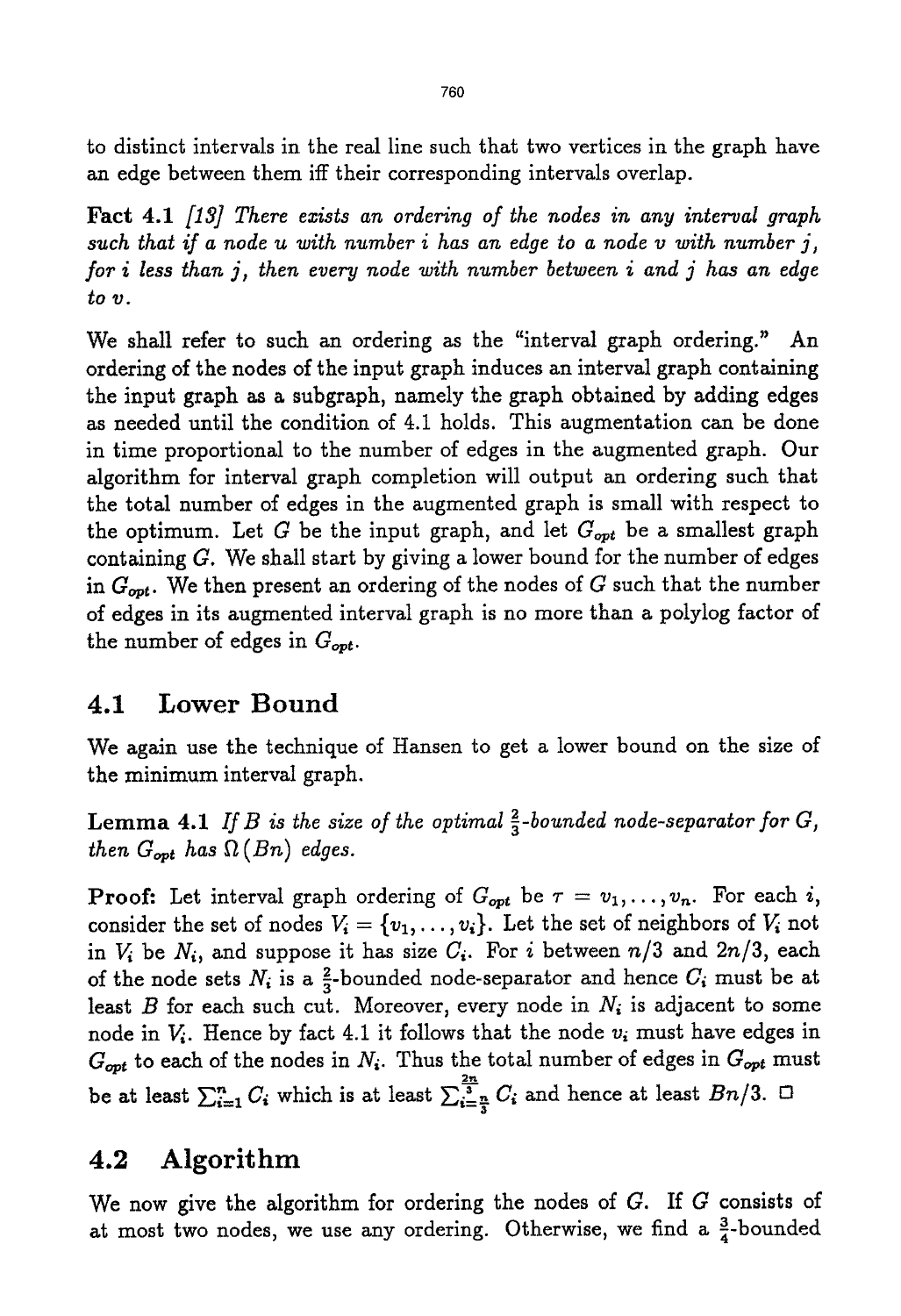node separator of G using the algorithm of Lemma 2.1, order each of the pieces recursively, and pick any order between the pieces. The nodes in the separator are then ordered arbitrarily after all of the pieces. Let  $\sigma$  be the resulting ordering of the nodes of G. By adding edges to *G,* we can obtain a graph  $G^*$  for which  $\sigma$  is an interval graph ordering. Namely, if a node u numbered *i* has an edge to a node v numbered *j*, then for every  $k$  ( $i < k < j$ ), we add an edge between  $\nu$  and the node numbered k. We show in the next subsection that the number of edges in  $G^*$  is small.

#### 4.3 Performance Guarantee

Lemma 4.2 The number of edges in  $G^*$  is no more than a  $O(\log^2 n)$  factor of  $C_{opt}$ , the number of edges in  $G_{opt}$ .

Proof: Let us define the concept of stages as before. Let the ith stage consist of subgraphs  $G_1, \ldots, G_k$ . The first stage consists of the graph G. Let  $S_j$  be the the node separator for  $G_j$  found by the algorithm. Let the optimally augmented interval graph for  $G_j$  have  $C_j$  edges. By lemma 4.1  $C_j$ is at least  $B_j n_j/3$ , where  $B_j$  is the optimal  $\frac{2}{3}$ -bounded node separator of  $G_j$ , and  $n_j$  is the total number of nodes in  $G_j$ . All the edges in the interval graph produced by the algorithm must go between the pieces of  $G_j$  and the node separator of  $G_j$  found by the algorithm. The total number of such edges is at most  $x_j n_j$ , where  $x_j$  is the size of the node separator of  $G_j$  found by the algorithm. By Lemma 2.1,  $x_j$  is at most  $cB_j \log n_j$ , where c is the constant in the guarantee of the algorithm. By Lemma 4.1, therefore, the total number of edges added between the pieces of  $G_j$  is at most  $3c \log n$  times  $C_j$ . Since the value of  $\sum_{j=1}^{k} C_j$  is at most the number of edges in  $G_{opt}$ , it follows that the total number of edges added to the interval graph at any stage is at most 3clog *nCopt.* Moreover, since the sizes of the subgraphs go down by a factor of 3/4 at each stage, it follows that the total number of stages is  $O(\log n)$ . This implies the lemma.  $\Box$ 

## **References**

- [1] D. Adolphson and T. C. Hu, "Optimal linear ordering", *SIAM J. Appl. Math. 25* (1973), pp. 403-423.
- [2] R. W. Conway, W. L. Maxwell, and L. W. Miller, *Theory of Scheduling*  (1967), Addison-Wesley, Reading, Massachusetts.